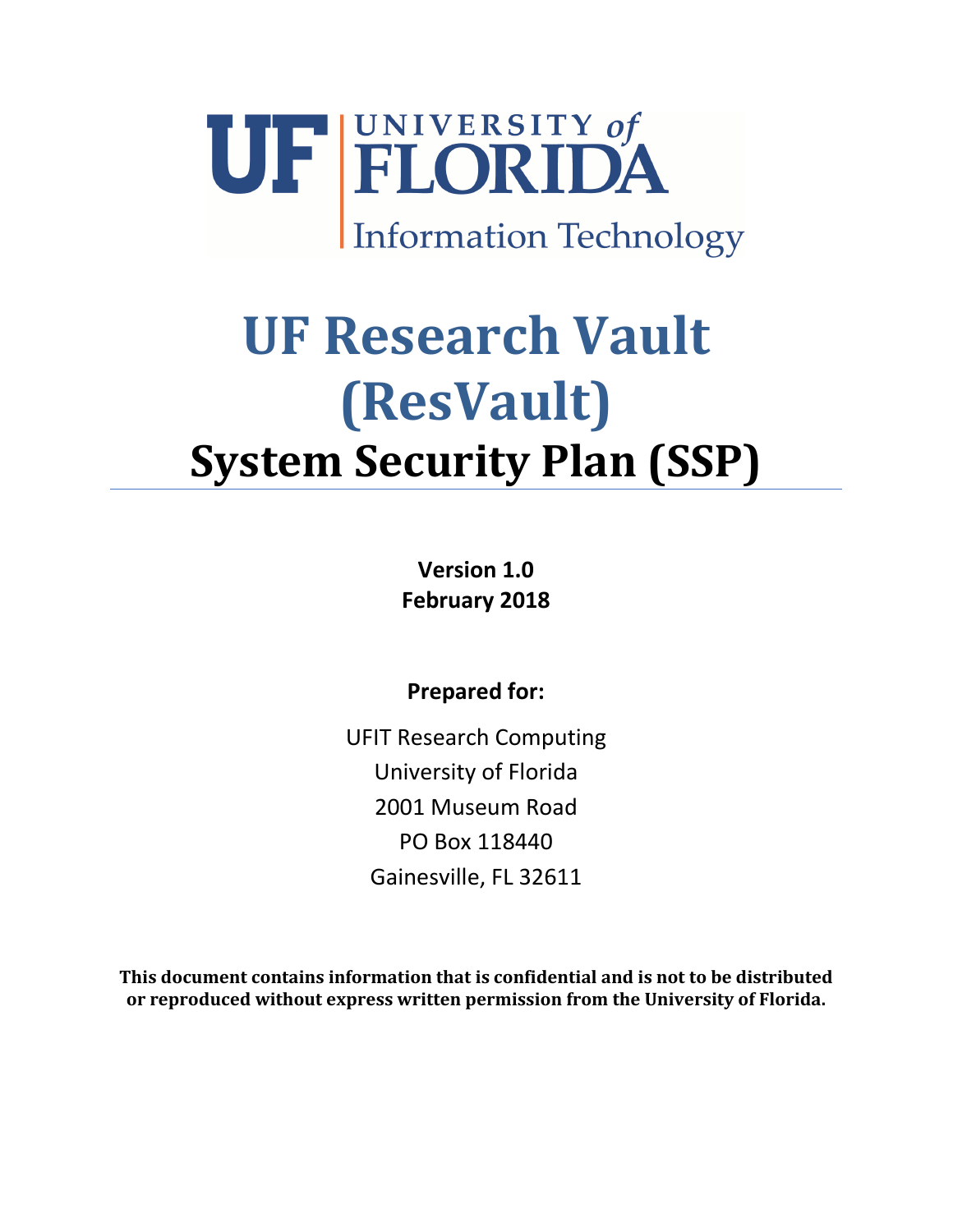# **Document Revision History**

| <b>Date</b>      | <b>Description of Revision</b> | <b>Document</b><br><b>Version</b> | <b>Author</b>                          |
|------------------|--------------------------------|-----------------------------------|----------------------------------------|
| 08 February 2018 | Release                        | 1.0                               | <b>Erik Deumens</b><br>David Stricklin |
|                  |                                |                                   |                                        |
|                  |                                |                                   |                                        |
|                  |                                |                                   |                                        |
|                  |                                |                                   |                                        |
|                  |                                |                                   |                                        |
|                  |                                |                                   |                                        |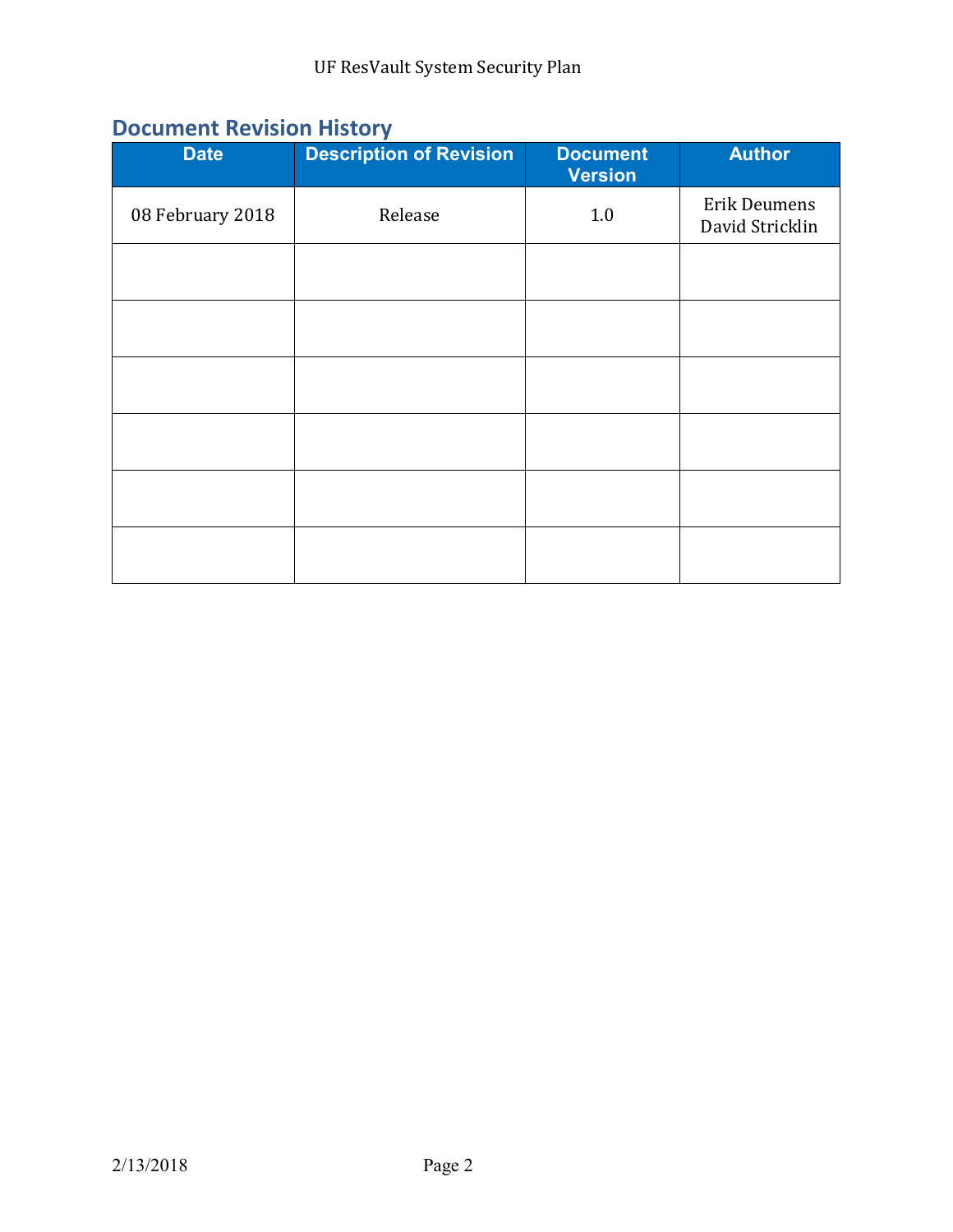## **Table of Contents**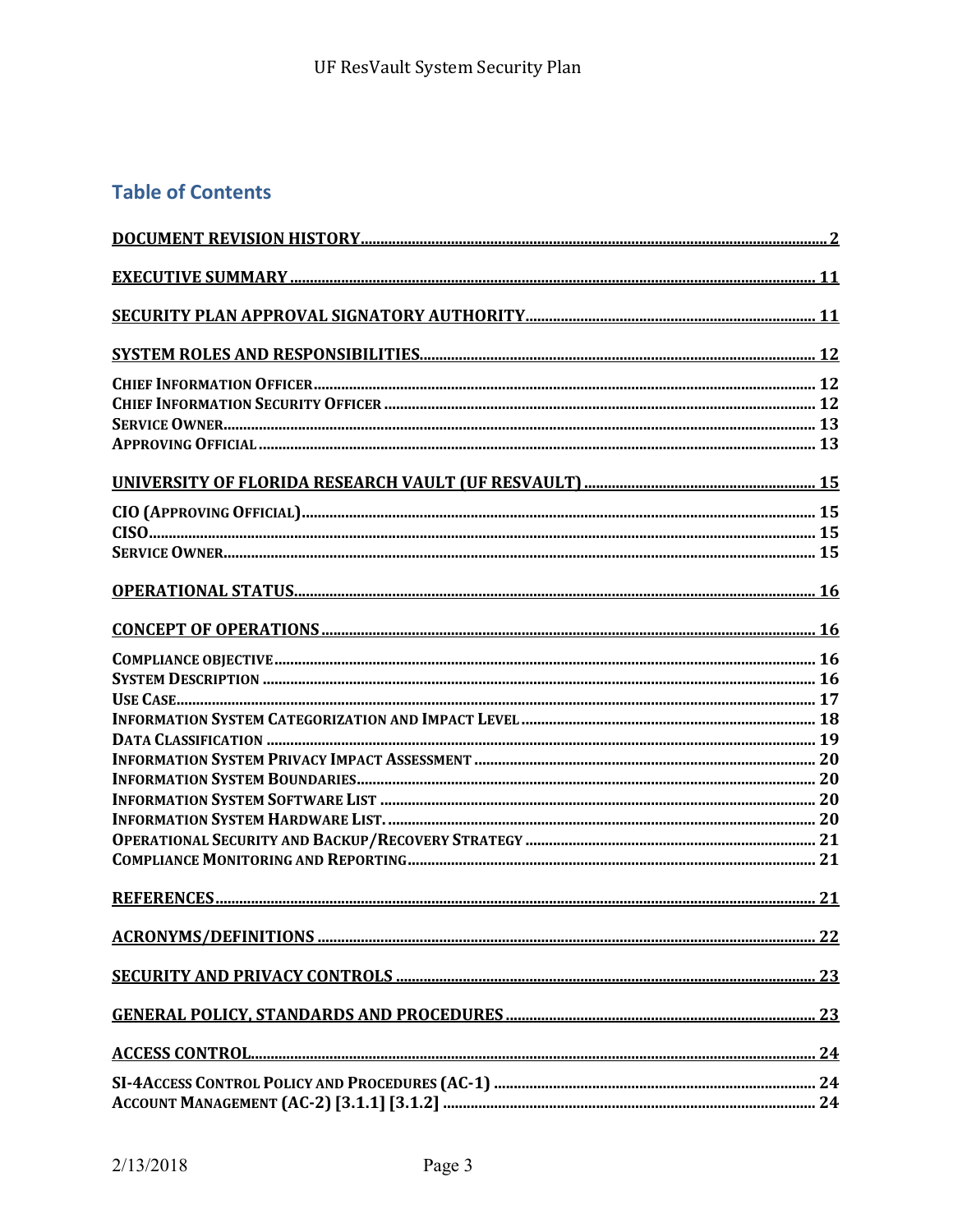| PROHIBIT NON-PRIVILEGED USERS FROM EXECUTING PRIVILEGED FUNCTIONS - AC-6 (10) [3.1.7]26 |  |
|-----------------------------------------------------------------------------------------|--|
|                                                                                         |  |
|                                                                                         |  |
|                                                                                         |  |
|                                                                                         |  |
|                                                                                         |  |
|                                                                                         |  |
|                                                                                         |  |
|                                                                                         |  |
|                                                                                         |  |
|                                                                                         |  |
|                                                                                         |  |
|                                                                                         |  |
|                                                                                         |  |
|                                                                                         |  |
|                                                                                         |  |
|                                                                                         |  |
|                                                                                         |  |
|                                                                                         |  |
|                                                                                         |  |
|                                                                                         |  |
|                                                                                         |  |
|                                                                                         |  |
|                                                                                         |  |
|                                                                                         |  |
|                                                                                         |  |
|                                                                                         |  |
|                                                                                         |  |
|                                                                                         |  |
|                                                                                         |  |
|                                                                                         |  |
|                                                                                         |  |
|                                                                                         |  |
|                                                                                         |  |
|                                                                                         |  |
|                                                                                         |  |
|                                                                                         |  |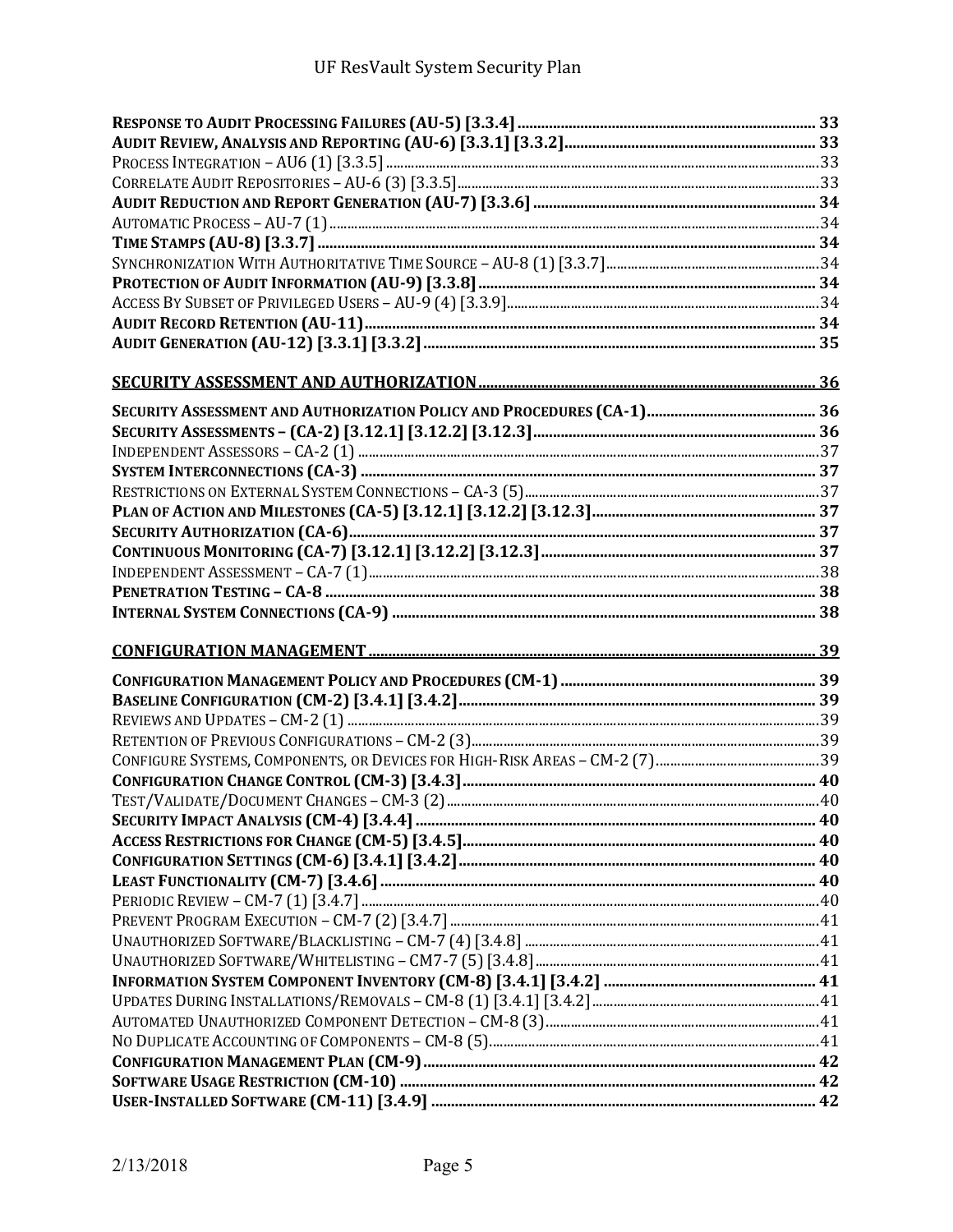| IDENTIFICATION AND AUTHENTICATION (ORGANIZATIONAL USERS) (IA-2) [3.5.1] [3.5.2]  47 |  |
|-------------------------------------------------------------------------------------|--|
|                                                                                     |  |
|                                                                                     |  |
|                                                                                     |  |
|                                                                                     |  |
|                                                                                     |  |
|                                                                                     |  |
|                                                                                     |  |
|                                                                                     |  |
|                                                                                     |  |
|                                                                                     |  |
|                                                                                     |  |
|                                                                                     |  |
|                                                                                     |  |
|                                                                                     |  |
|                                                                                     |  |
|                                                                                     |  |
|                                                                                     |  |
|                                                                                     |  |
|                                                                                     |  |
|                                                                                     |  |
|                                                                                     |  |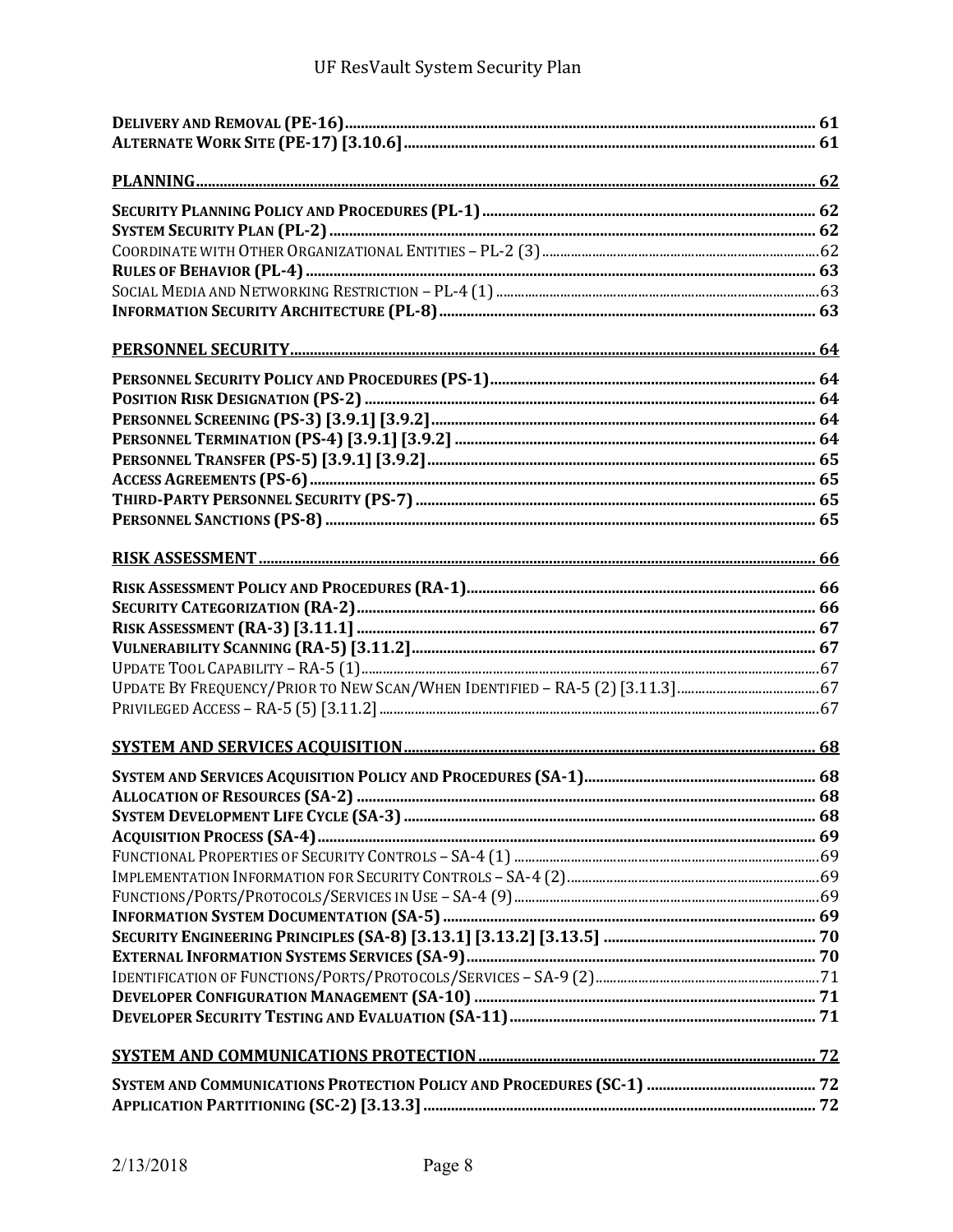| SECURE NAME/ADDRESS RESOLUTION SERVICE (AUTHORITATIVE SOURCE) (SC-20)  74         |  |
|-----------------------------------------------------------------------------------|--|
| SECURE NAME/ADDRESS RESOLUTION SERVICE (RECURSIVE OR CACHING RESOLVER) (SC-21) 74 |  |
| ARCHITECTURE AND PROVISIONING (FOR NAME/ADDRESS RESOLUTION SERVICE) (SC-22) 74    |  |
|                                                                                   |  |
|                                                                                   |  |
|                                                                                   |  |
|                                                                                   |  |
|                                                                                   |  |
|                                                                                   |  |
|                                                                                   |  |
|                                                                                   |  |
|                                                                                   |  |
|                                                                                   |  |
|                                                                                   |  |
|                                                                                   |  |
|                                                                                   |  |
|                                                                                   |  |
|                                                                                   |  |
|                                                                                   |  |
|                                                                                   |  |
|                                                                                   |  |
|                                                                                   |  |
|                                                                                   |  |
|                                                                                   |  |
|                                                                                   |  |
|                                                                                   |  |
|                                                                                   |  |
|                                                                                   |  |
|                                                                                   |  |
|                                                                                   |  |
|                                                                                   |  |
|                                                                                   |  |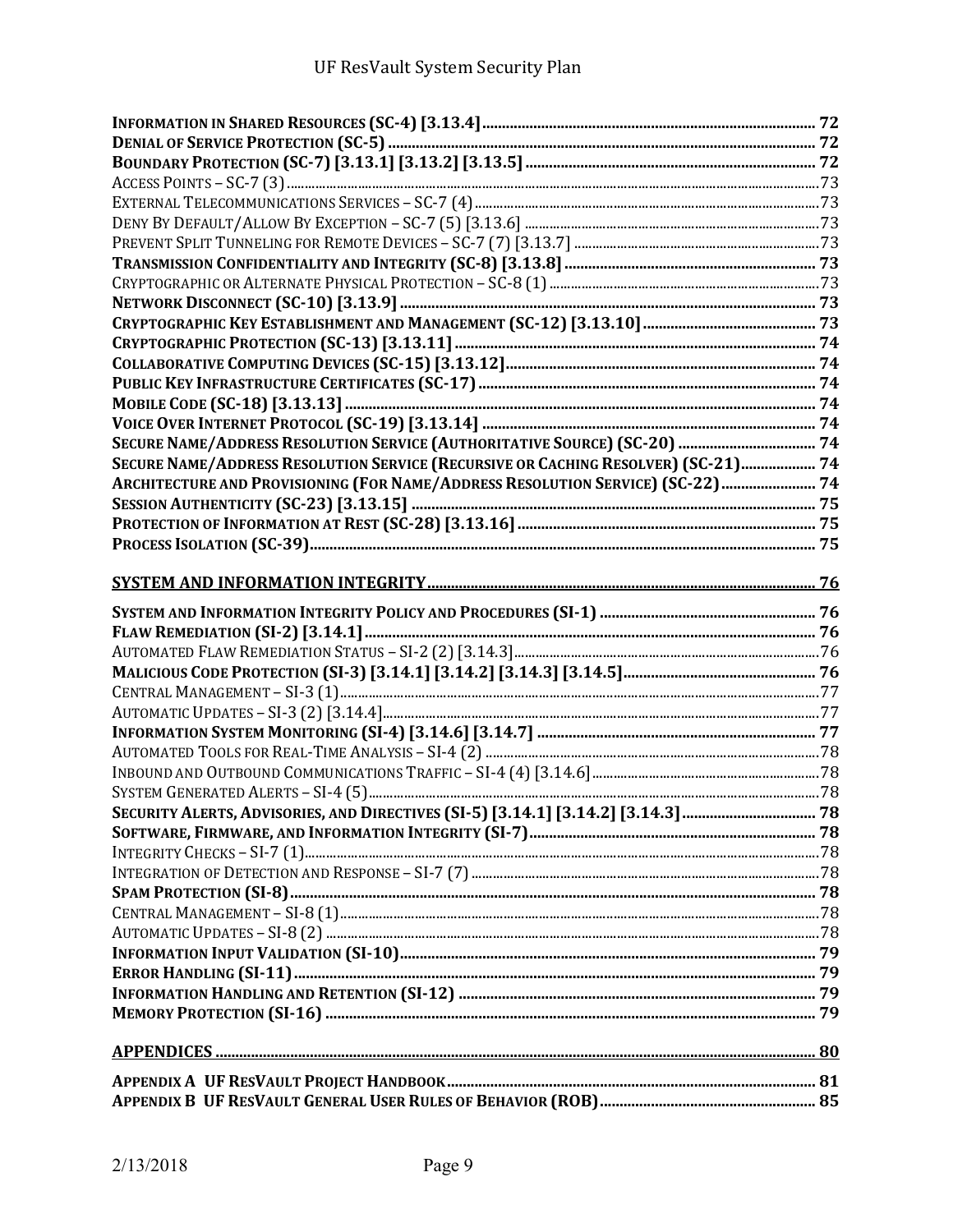| APPENDIX G UF RESVAULT PLAN OF ACTION AND MILESTONES (POAM) (CONFIDENTIAL)  108 |  |
|---------------------------------------------------------------------------------|--|
| APPENDIX H UF RESVAULT NETWORK HOSTS AND SERVER MAP (CONFIDENTIAL)  112         |  |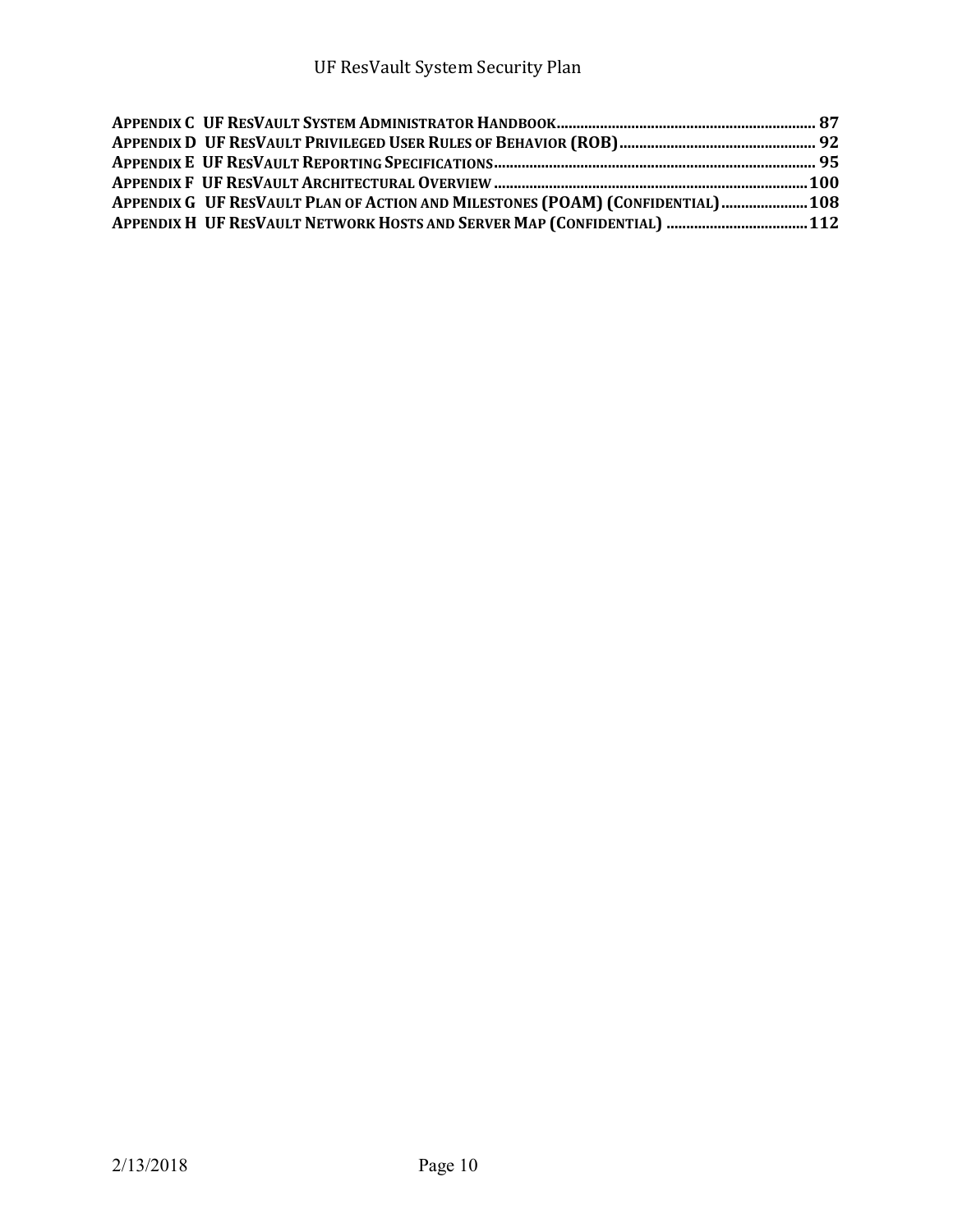### **Executive Summary**

**The System Security Plan (SSP) details the implementation of the security controls for the University of Florida Research Vault (UF ResVault). This SSP is written in accordance with the governance in the**  *National Institute of Standards and Technology (NIST) Special Publication (SP) 800-18, Revision 1, Guide for Developing Security Plans for Information Technology Systems.* 

**The security controls selected for the UF ResVault are determined in accordance with the governance of**  *NIST SP 800-53, Revision 4,* **and** *Recommended Security Controls for Federal Information Systems and Organizations.* 

**The UF ResVault system also meets the requirements of** *NIST 800-171.* **The security controls selected were based on a Moderate Impact system and the UF ResVault system is classified accordingly. The system is designed as a "general support system" as defined in NIST 800-18 for storing and processing data according to FIPS-200 that is classified according to FIPS-199 as moderate or according to NARA as CUI.** 

The UF ResVault system is designed further to provide a base for compliance with other security **compliance requirements based upon such as the Centers for Medicare and Medicaid Services (CMS) Acceptable Risk Safeguards (ARS 3.1).** 

### **Security Plan Approval Signatory Authority**

**me: Elias Eldayrie Title/Office: Vice President and Chief Information Officer and Approving Official X Name: Rob Adams Title/Office: Chief lnformation Security Officer X Name: Erik Deumens Title/Office: Director, Research Computing**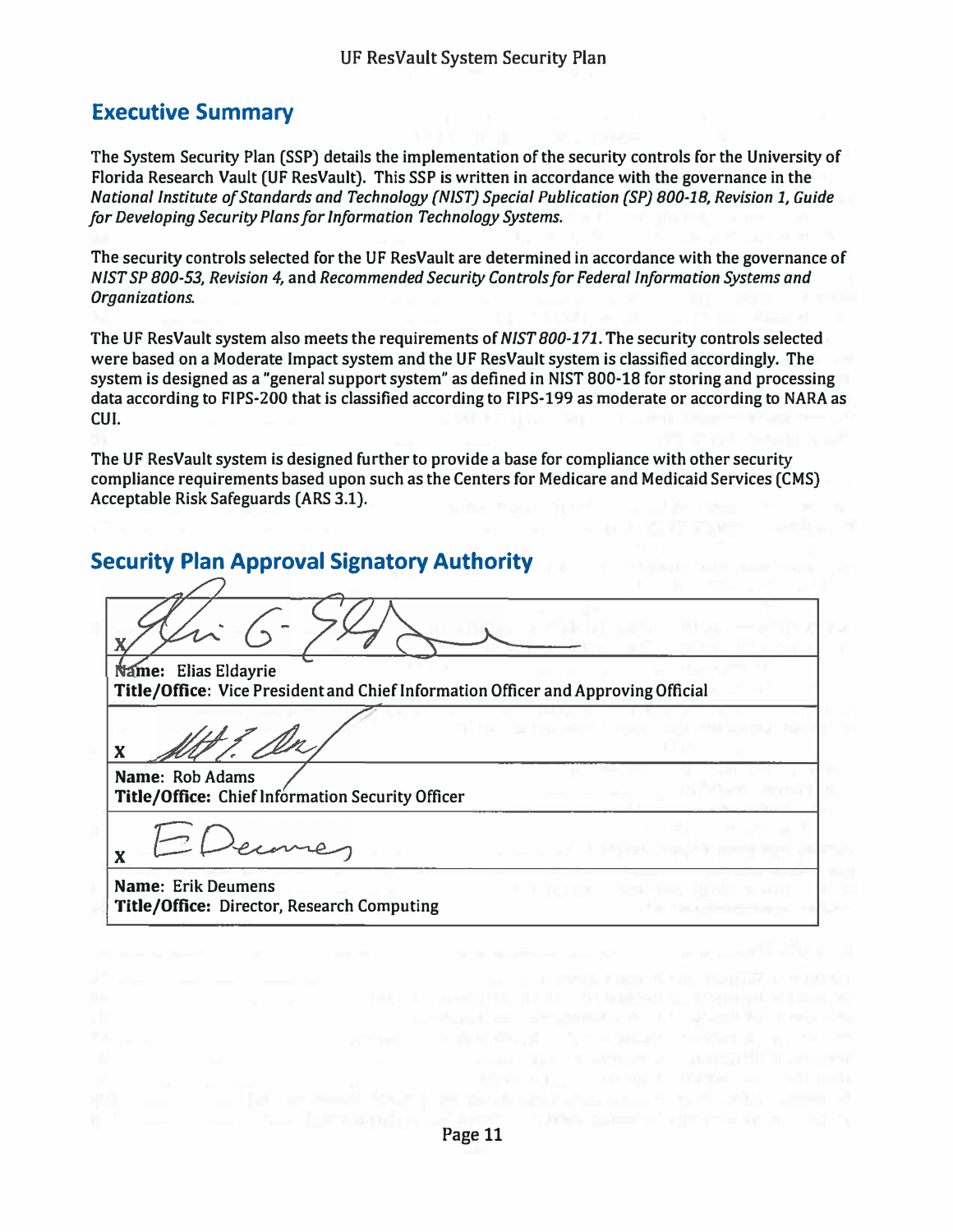## **System Roles and Responsibilities**

### **Chief Information Officer**

- Designates a chief information security officer (CISO),
- Develops and maintains an organization-wide information security program,
- Develops and maintains information security policies, procedures, and control techniques to address all applicable requirements,
- Ensures compliance with applicable information security requirements, and
- Reports annually, in coordination with the other senior organization officials, to the organization head on the effectiveness of the organization information security program, including progress of remedial actions.

### **Chief Information Security Officer**

- Performs information security duties as the primary duty,
- Heads an office with the mission and resources to assist in ensuring organization compliance with information security requirements,
- Periodically assesses risk and magnitude of the harm resulting from unauthorized access, use, disclosure, disruption, modification, or destruction of information and information systems that support the operations and assets of the organization,
- Develops and maintains risk-based, cost-effective information security policies, procedures, and control techniques to address all applicable requirements throughout the life cycle of each organization information system to ensure compliance with applicable requirements,
- Facilitating development of subordinate plans for providing adequate information security for networks, facilities, and systems or groups of information systems,
- Ensuring that organization personnel, including contractors, receive appropriate information security awareness training,
- Training and overseeing personnel with significant responsibilities for information security with respect to such responsibilities,
- Periodically testing and evaluating the effectiveness of information security policies, procedures, and practices,
- Establishing and maintaining a process for planning, implementing, evaluating, and documenting remedial action to address any deficiencies in the information security policies, procedures, and practices of the organization,
- Developing and implementing procedures for detecting, reporting, and responding to security incidents,
- Ensuring preparation and maintenance of plans and procedures to provide continuity of operations for information systems that support the operations and assets of the organization, and
- Supporting the CIO in annual reporting to university leadership on the effectiveness of the information security program, including progress of remedial actions.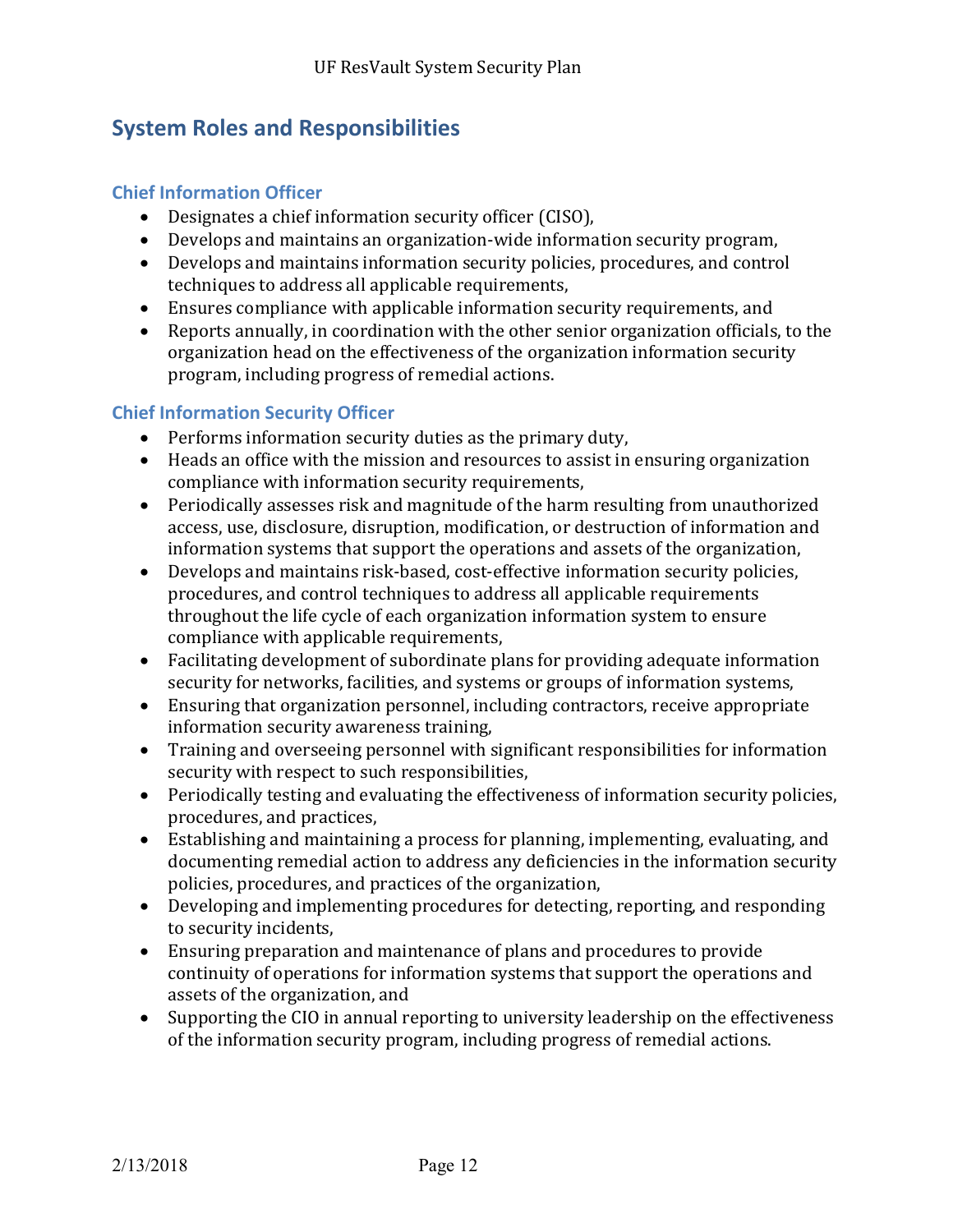### **Service Owner**

The service owner is responsible for the overall procurement, development, integration, modification, or operation and maintenance of the information system.

- Work closely with developers and testers to ensure functional designs and also assigns duties, responsibilities, and scope of authority to project personnel,
- May drive and participate in design, development, and implementation,
- Develops and maintains plans, policies, and procedures for all project phases,
- Develops the system security plan in coordination with information owners, the system administrator, the Chief Information Security Officer and functional end users,
- Maintains the system security plan and ensures that the system is deployed and operated according to the agreed-upon security requirements,
- Updates the system security plan whenever a significant change occurs and,
- Assists in the identification, implementation, and assessment of the common security controls,
- Ensures information sent within the system is stored safely and can be transmitted securely,
- May plan (and sometimes implement) security systems for the organization, including encryption systems, networks, and antivirus systems. The system must be monitored constantly to make sure sensitive information cannot be leaked. When problems arise, the officer should be able to troubleshoot and make corrections immediately. He/she may also carry out "what-if" scenarios and security audits to make sure the system is effective, and the results of these audits are reviewed in order to implement changes,
- Elevate security issues to management and file accurate reports regarding any and all issues,
- Facilitate the gathering, analysis, and preservation of evidence used in the prosecution of computer crimes,
- Conduct risk and vulnerability assessments of information systems to identify security risks, and
- Develop policies and procedures to ensure information systems are defended against unauthorized access.

### **Approving Official**

The approving official (or designated approving/accrediting authority as referred to by some agencies) is a senior management official or executive with the authority to formally accept the risk of operating the information system.

- Accepts system security plans,
- Accepts the risk of operation of the information system,
- Issues an interim authorization approval to operate the information system under specific terms and conditions, or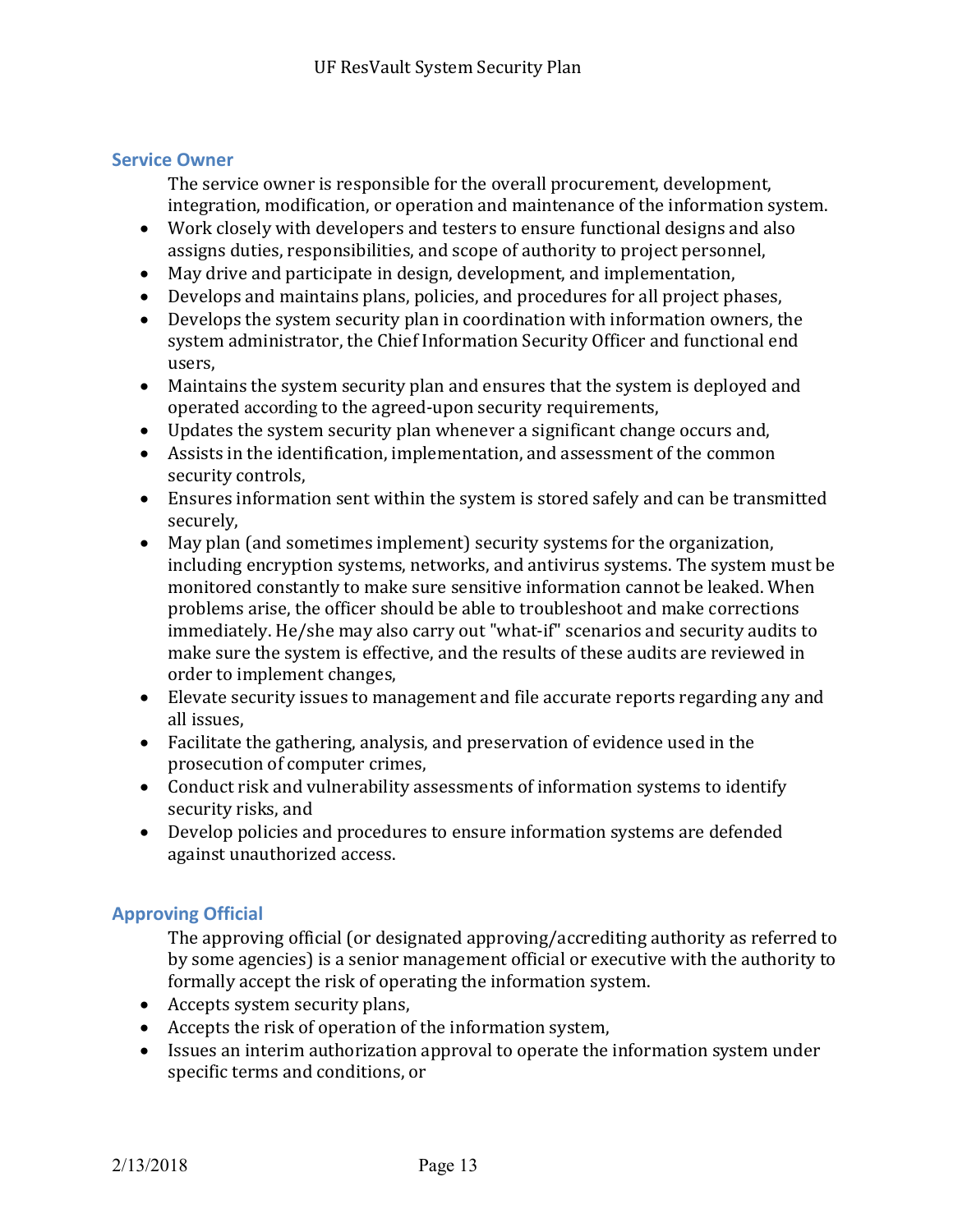Denies approval to operate the information system (or if the system is already operational, halts operations) if unacceptable security risks exist.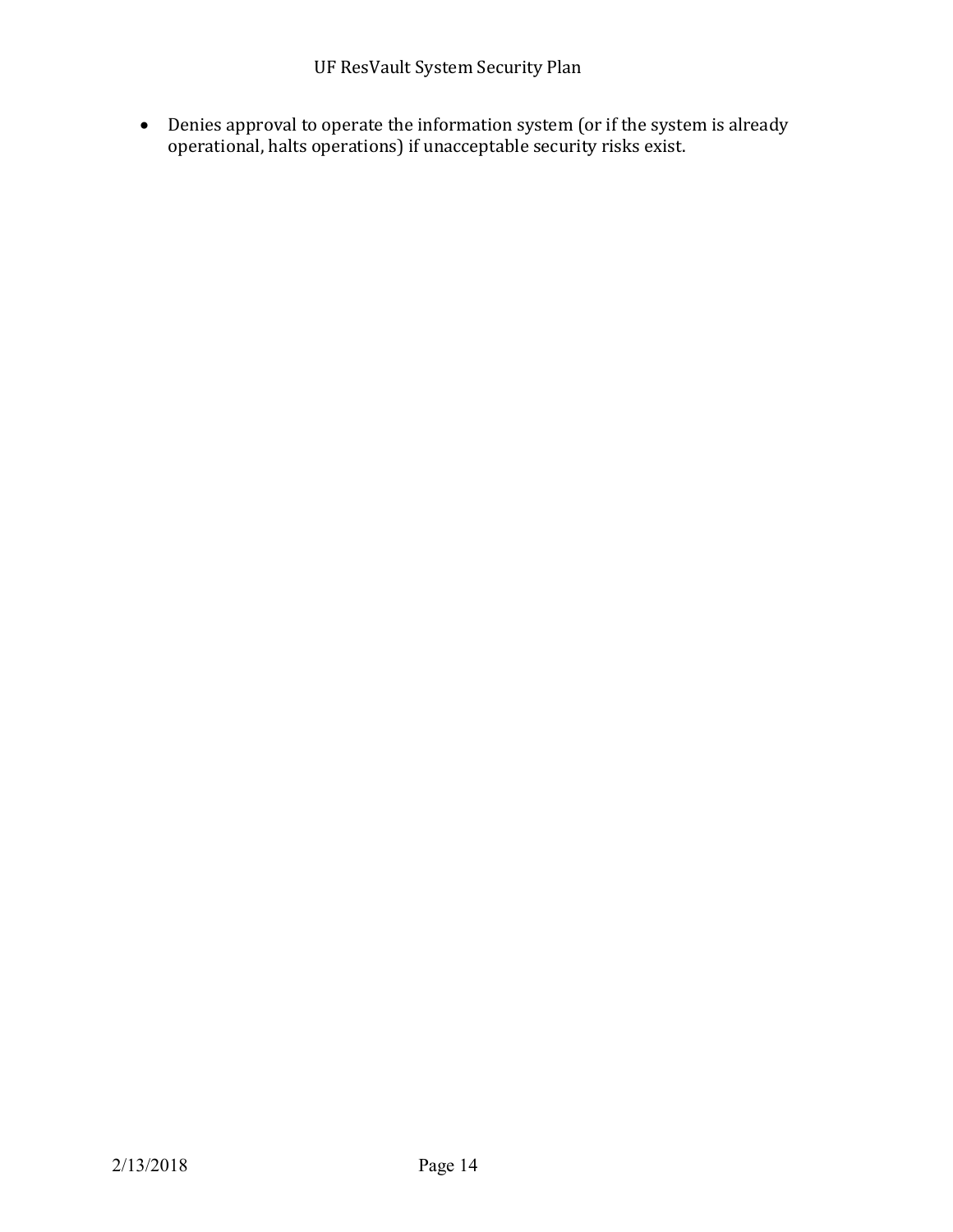# **University of Florida Research Vault (UF ResVault)**

# **CIO (Approving Official)**

| Name                   | Elias Eldayrie                               |
|------------------------|----------------------------------------------|
| Title                  | Vice President and Chief Information Officer |
| Company / Organization | University of Florida                        |
| Address                | 1 Tigert Hall, Gainesville, FL 32611         |
| <b>Phone Number</b>    | 352-273-1788                                 |
| <b>Email Address</b>   | eldayrie@ufl.edu                             |

### **CISO**

| Name                   | Rob Adams                                 |
|------------------------|-------------------------------------------|
| Title                  | <b>Chief Information Security Officer</b> |
| Company / Organization | University of Florida                     |
| Address                | 1 Tigert Hall, Gainesville, FL 32611      |
| <b>Phone Number</b>    | 352-392-6980                              |
| <b>Email Address</b>   | rob@ufl.edu                               |

### **Service Owner**

| Name                   | Erik Deumens                                           |
|------------------------|--------------------------------------------------------|
| Title                  | Director, Research Computing                           |
| Company / Organization | University of Florida                                  |
| Address                | PO Box 118435, 2001 Museum Road, Gainesville, FL 32611 |
| <b>Phone Number</b>    | 352-392-6980                                           |
| <b>Email Address</b>   | deumens@ufl.edu                                        |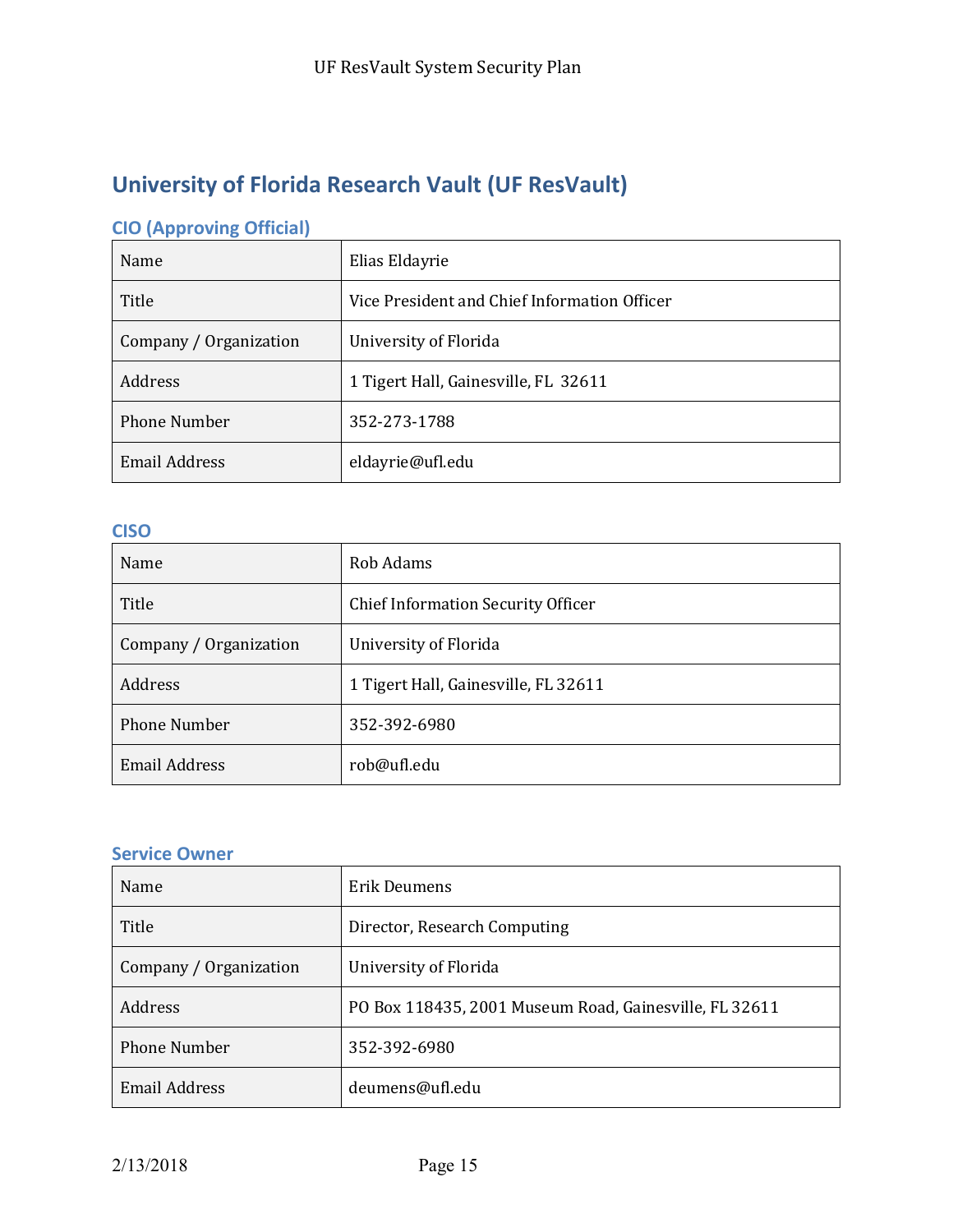## **Operational Status**

The UF ResVault system is currently in operation.

# **Concept of Operations**

### **Compliance objective**

UF ResVault is managed using the process and procedures that closely follow what is mandated by the FISMA acts of 2002 and 2014 for systems owned by and operated for the federal government.

- Data processed by projects set up in ResVault is classified following FIPS-199.
- ResVault is classified according to FIPS-200 to meet data requirements classified at the "moderate" impact level for Confidentiality, Integrity, and/or Availability.
- Controls are implemented and maintained for ResVault as specified in 800-53 Moderate and 800-171.
- A system security plan (SSP) with Plan of Actions and Milestones (POAM) is maintained for ResVault according to NIST 800-18.
- Approval to operate is obtained by the system owner and operator from the appropriate university official.
- The implementation of the controls is assessed by an organization independent of the system owner, UF Information Technology, with annual assessments thereafter.

### **DISCLAIMER**

The NIST documentation can be applied as best practice and standard for operating any information system owned by and operated for any organization. Because of the possible narrow interpretation that FISMA compliance implies that the system is owned by and operated for the federal government:

- We do not claim that ResVault is "FISMA complaint".
- We do not claim that any cloud service that is used as a connected system to ResVault is FedRAMP certified.
- We do not claim that ResVault is a "cloud service provider (CSP)" that is FedRAMP certified.

### **System Description**

UF ResVault is a general support system located at the University of Florida, Gainesville, FL. Users are located on the campus and throughout the United States, and are allowed to use